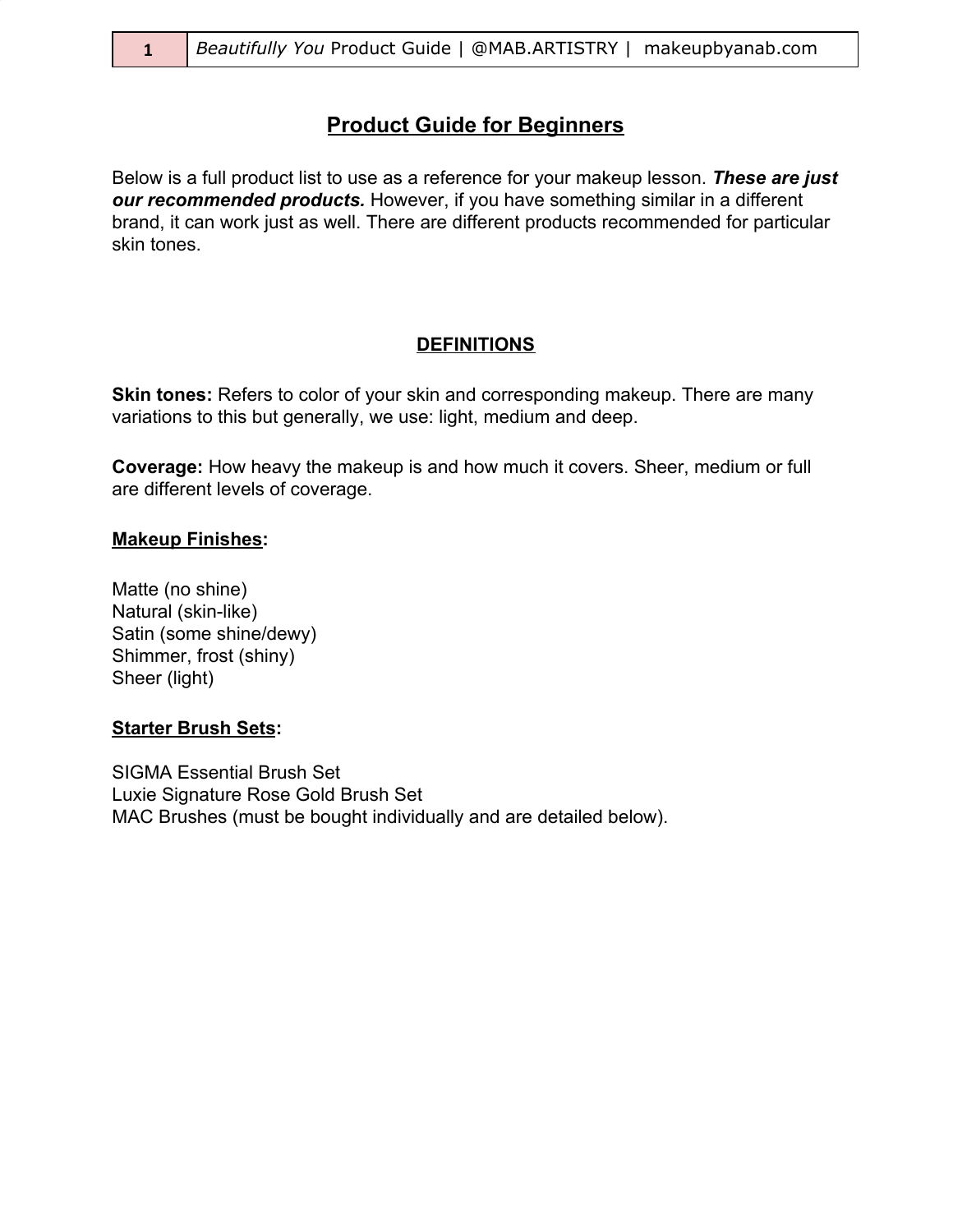### **Individual Brushes (Recommended)**

Large Powder Face Brush

Angled Face or Blush Brush

Foundation Face Brush

Tapered Blending Eye Brush

Medium Angled Shading Eye Brush

Shader Eye Brush

Concealer Eye Brush

Eye Shading Eye Brush

Small Angle Eye Brush

Pencil Eye Brush

Eyeliner Eye Brush

Lip Brush

## **PRODUCT LISTS**

#### **EYEBROWS:**

- ❏ **Brush:** Stiff angled brush
- ❏ **Powder:** MAC Omega (light/taupe), Charcoal Brown (medium), Espresso (deep)
- ❏ **Brow Defining Pencil:** MAC Fling (light), MAC Lingering (medium), MAC Spiked (deep)
- ❏ **Other Favorites:** Anastasia Brow Kits and Pencils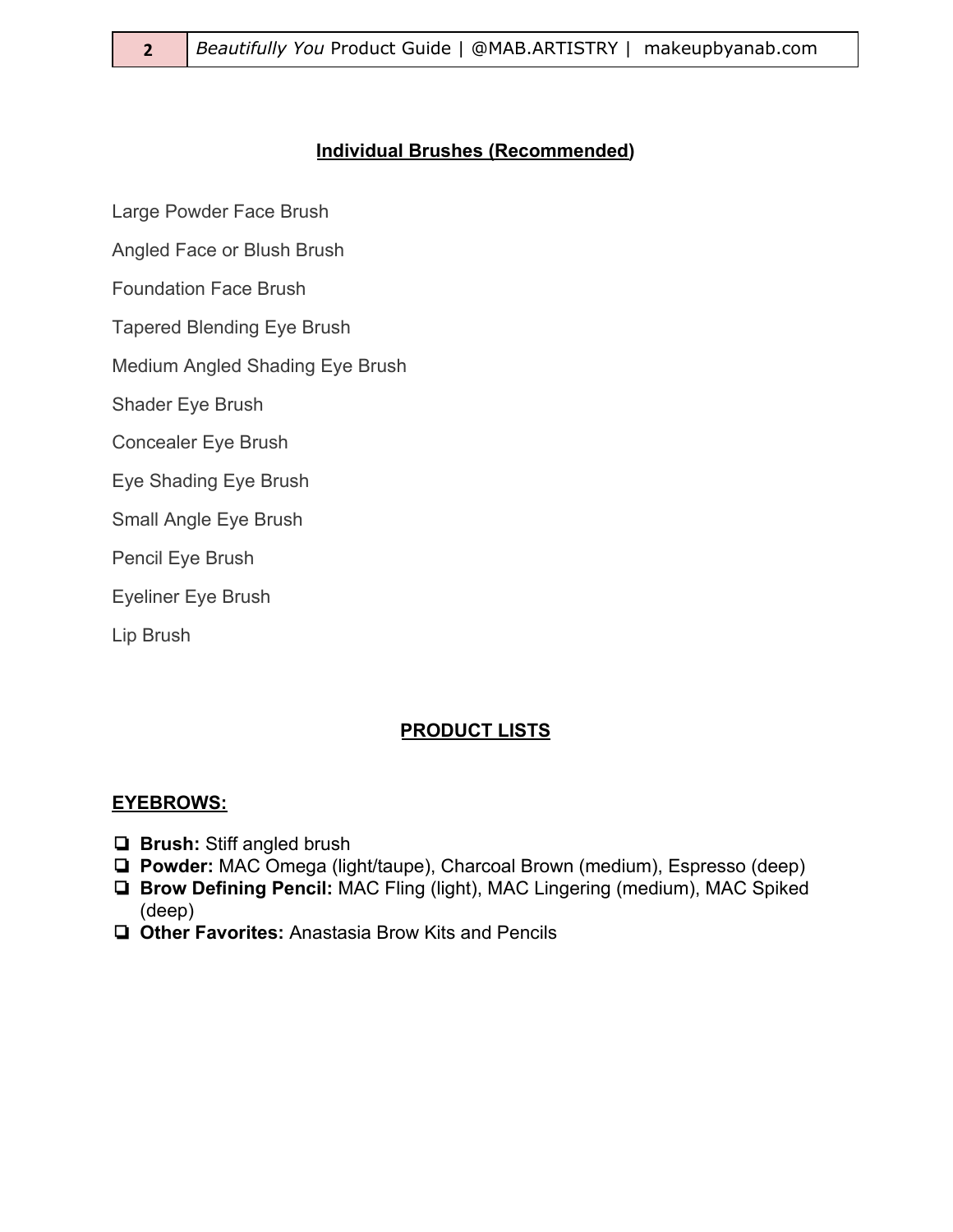### **EYES:**

❏ **Eye Primer:** MAC Painterly (light/medium), MAC Groundwork (deep) or Urban Decay Primer potion (all skin tones)

### **Individual Eye Shadows:**

- ❏ **For lid:** MAC Vanilla (light matte vanilla) , Dazzlelight (light shimmer nude), Brulee (nude matte), Naked Lunch (medium champagne pink), Sable (shimmer brown), Satin Taupe (shimmer mauve), Soft Brown (medium brown))
- ❏ **For crease:** MAC Bamboo (light warm brown), Wedge (light brown), MAC Soft Brown (medium brown), Haux (medium mauve), MAC Rule (orange), Saddle (warm medium brown), sketch (deep purple/brown)
- ❏ **For outer crease:** MAC Sketch (deep purple/brown), Shadowy Lady (deep matte brown), Typographic (deep matte grey), Carbon (matte black)
- ❏ **Smokey Eye shadow colors:** MAC Sable (shimmer mauve brown), Woodwinked (shimmer brown), Cranberry (shimmer cranberry), Deep Truth (deep shimmer blue)
- ❏ **Favorite Eye-Shadow Palette Brands:** Charlotte Tilburry, Urban Decay Naked Palettes, Tarte In Bloom, Stila Palettes, Anastasia Beverly Hills
- ❏ **Pencil Eye Liner:** MAC Engraved/Feline (black), Teddy (brown), Urban Decay 24/7 Pencils, White/Skin Toned Liner
- ❏ **Gel Liner:** MAC Blacktrack (black) or DipDown (brown) with MAC 210 pencil brush.
- ❏ **Liquid Liner:** MAC Rapidblack, Bootblack, On the Hunt
- ❏ **Mascara:** Too Faced Than Sex Mascara, Loreal Voluminous (drugstore)
- ❏ **Eyelash Curler**
- ❏ **False Lashes:** Ardell No. 110 Natural or Ardell Demi Wispies. Regular Wispies for a more glamorous look. These can be bought at Sallys Beauty Supply/CVS.
- ❏ **Eye Brushes:** MAC 242, 239 shader brushes, MAC 217 blending brush, 224 soft blending brush, MAC 266 angled brush, 210 pencil brush.

## **FACE:**

❏ **Moisturizer:** MAC Studio Moisture fix (for oily skin), Studio Moisture Cream (for dry skin), Embryolisse for Dry Skin, Caudalie Moisturizing Sorbet

## **Foundations**

- ❏ **Full Coverage**: Estee Lauder Double Wear**,** MAC MatchMaster, MAC Fix Fluid, Tarte Amazonian Clay Foundation, Becca Ultimate Coverage 24 Hour Foundation, Laura Mercier Flawless Fusion Ultra-Longwear
- ❏ **Medium Coverage:** Makeup Forever Liquid HD Foundation (medium to full coverage for oily skin/dry skin), Face Atelier/Graftobian (for all skin types, sheer to medium)